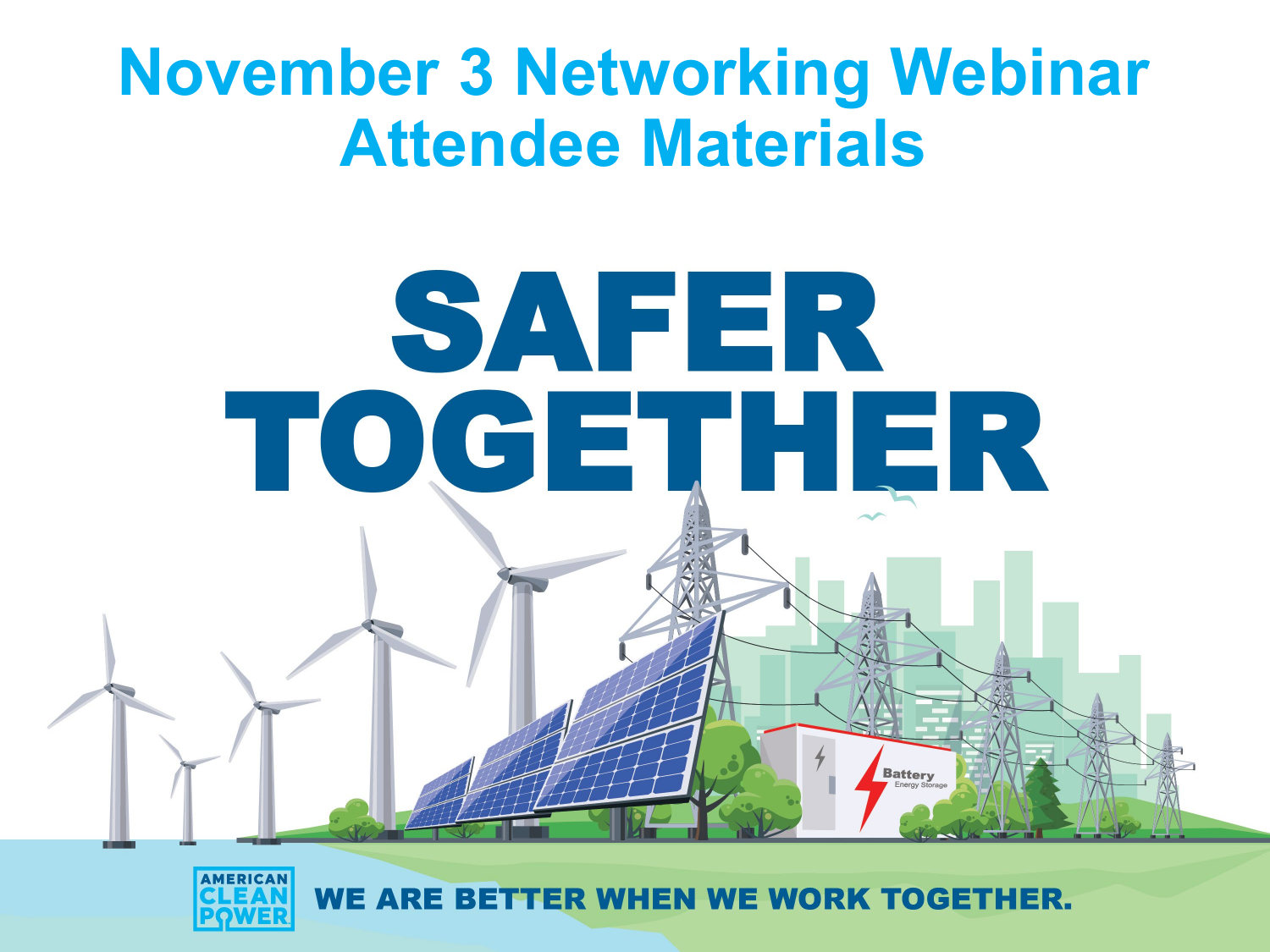

The following slides contain the safety campaign survey results. Please review before the webinar. We want to hear from you on the webinar on your EHS needs and how ACP can help.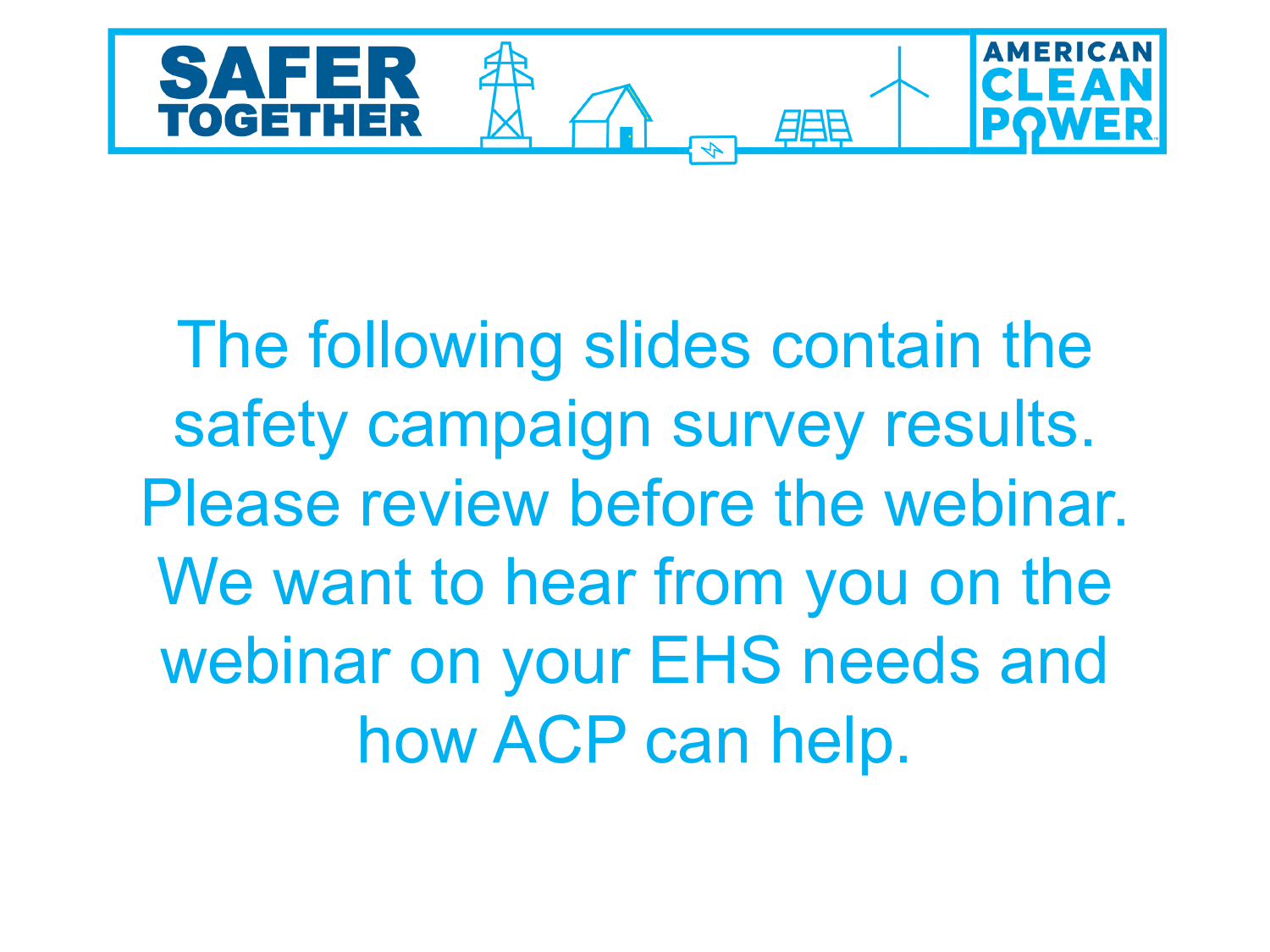

# **Safety Campaign Survey 36**

**Total Responses**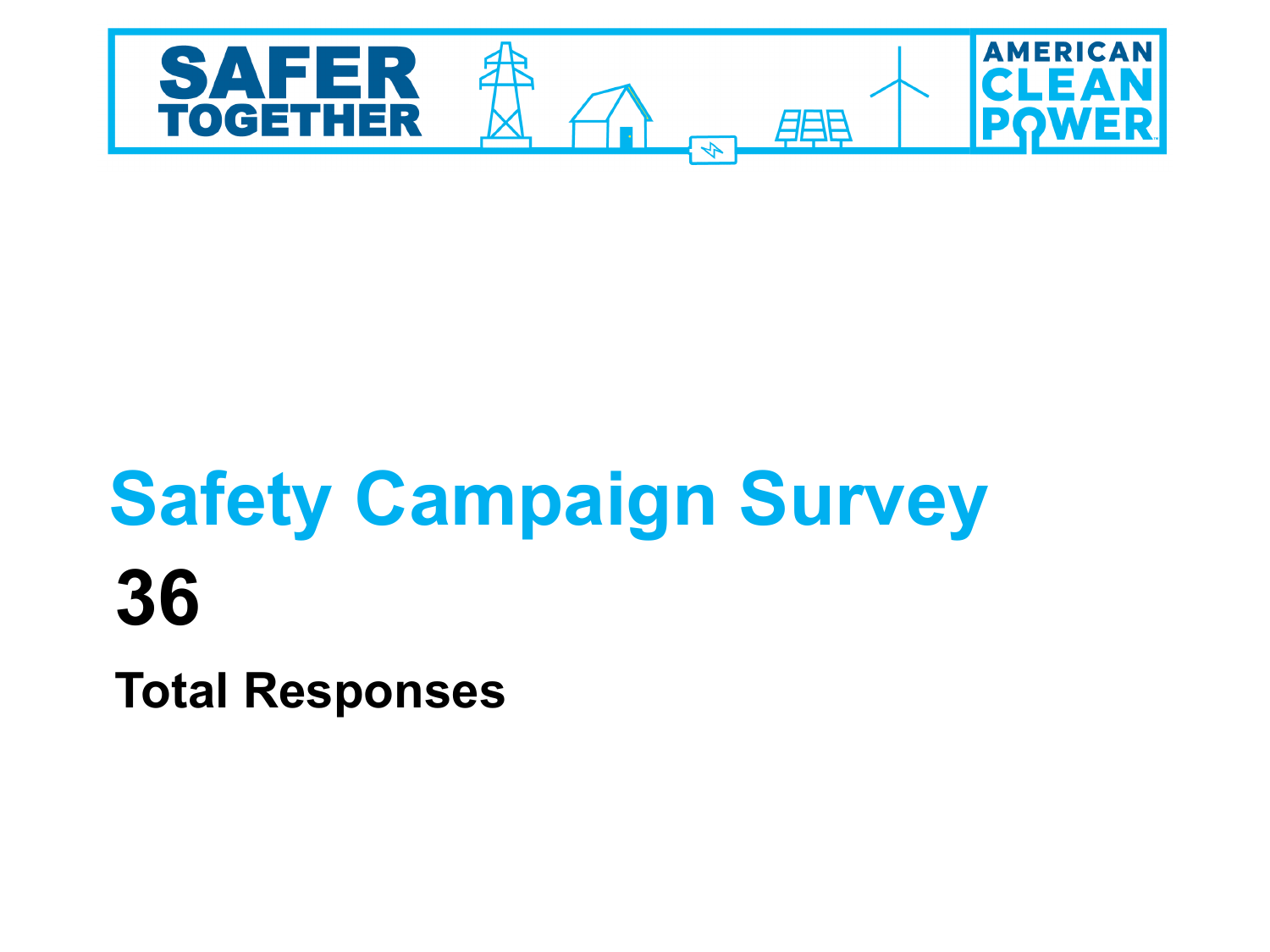### Q1: What forms of energy production are you or your company involved in?

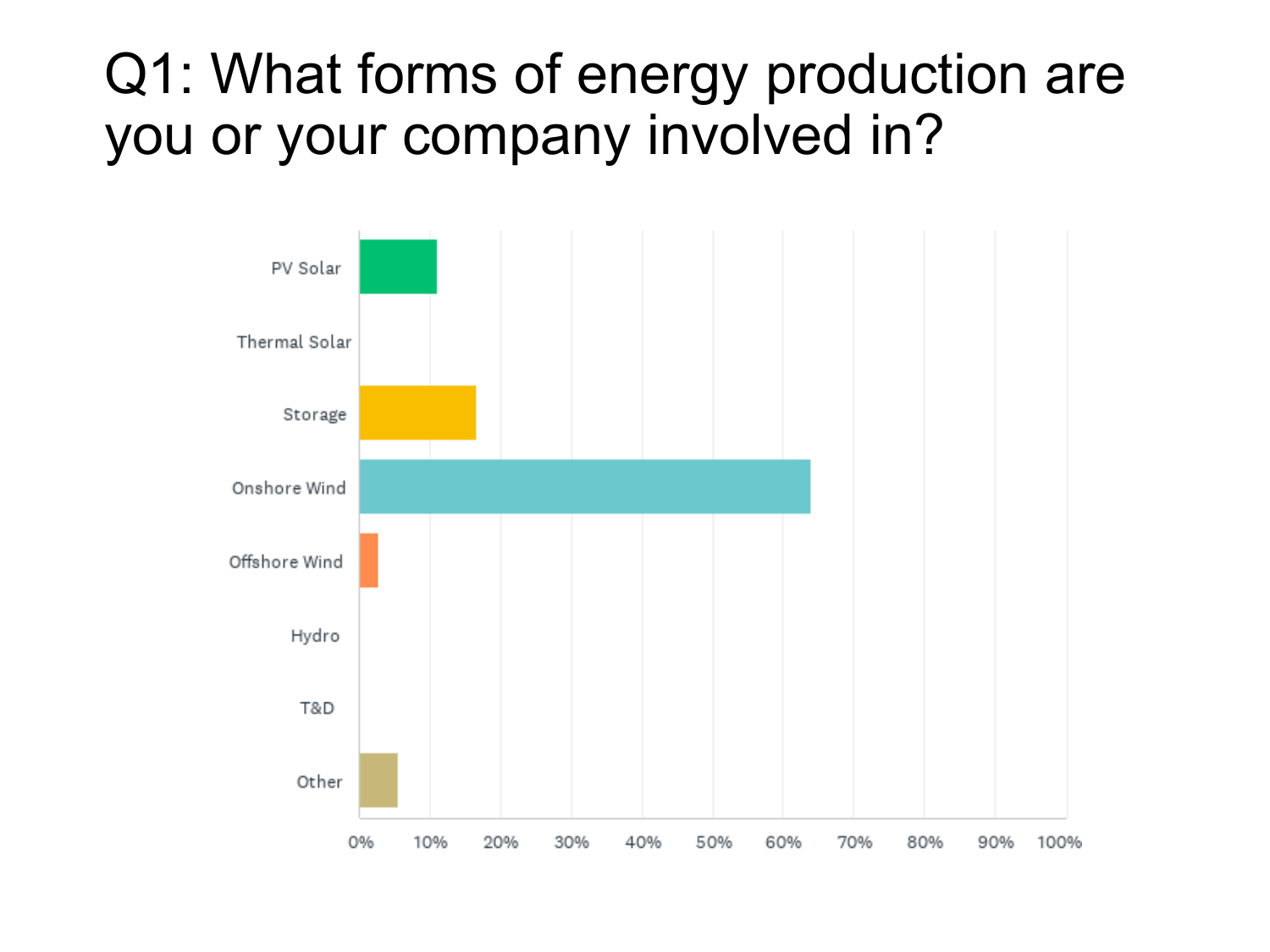### Q2: What type of company do you represent?

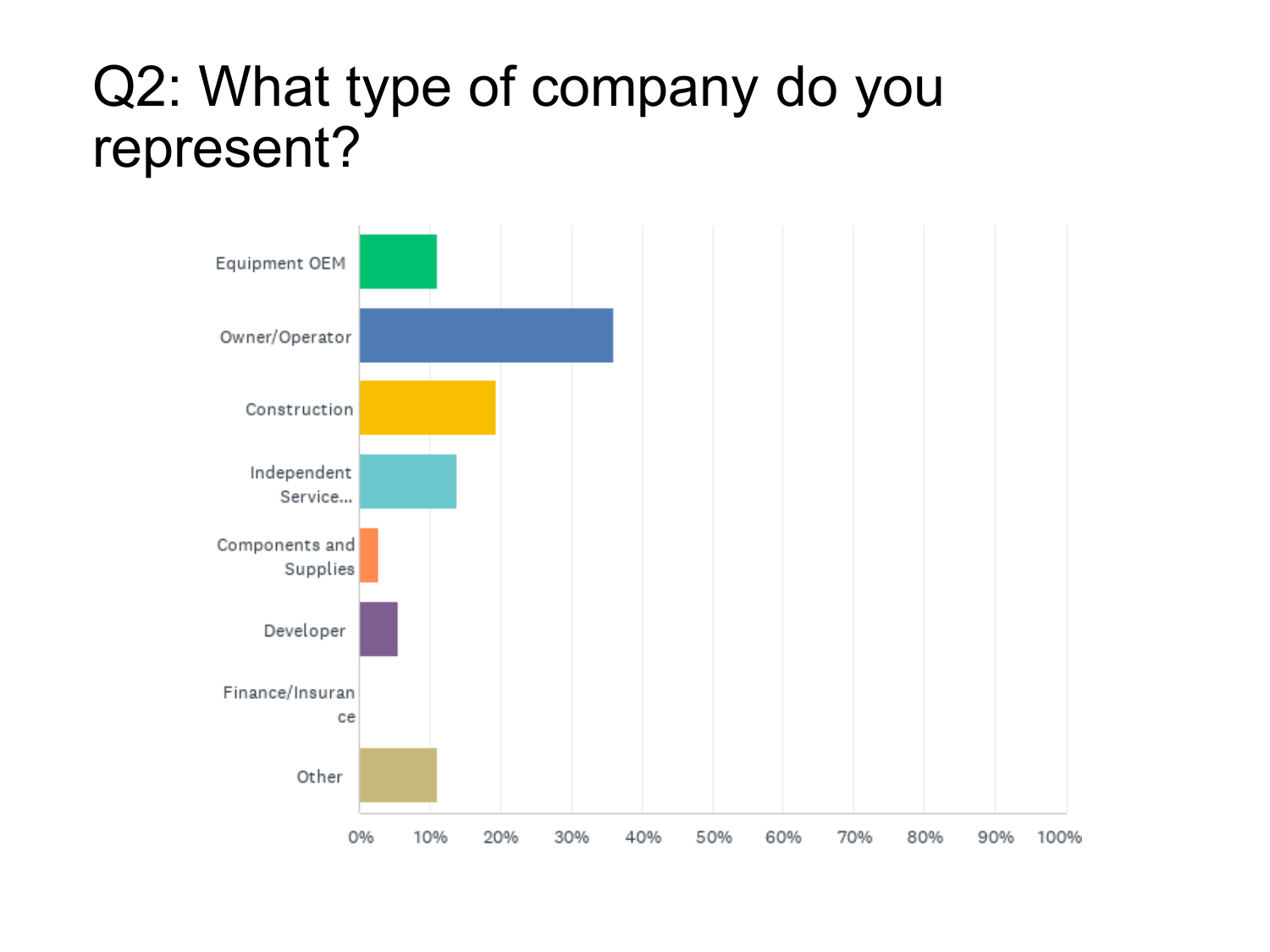### Q3: What is your role?

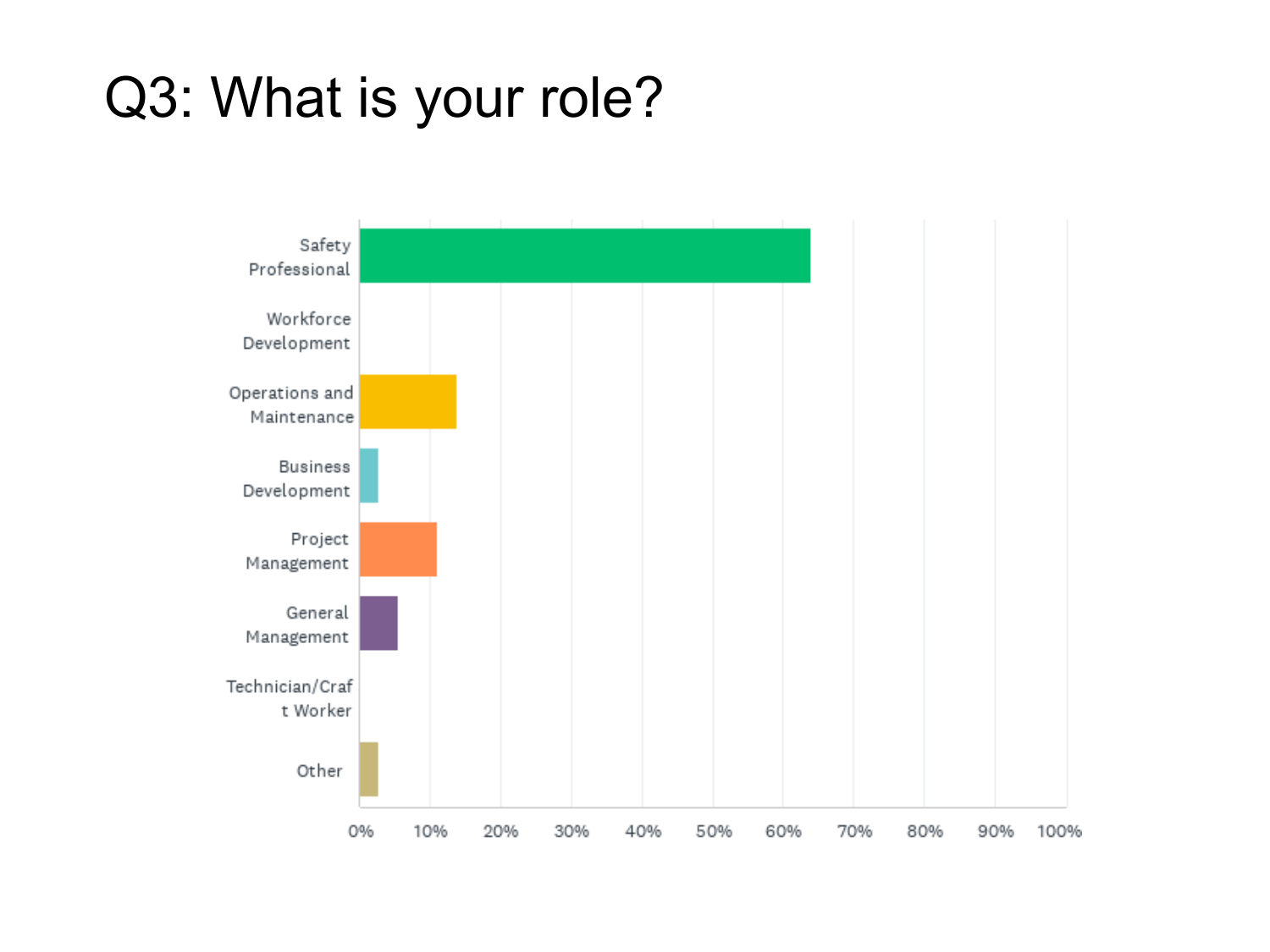# Q4: What are your biggest EHS challenges?

Our biggest challenge is to ensure proper environment and health care for our employees that are traveling around the world.

Keeping Up

The lack of contractor knowledge and experience. Many contractor employees are not adequately trained.

Noncompliance (no arc flash studies) from former project owners that now fall to us.

Buy-in from the field.

Safety compliance to contractual requirements.

Understanding the changes in the fast moving chemistry improvements/enhancements that are occurring in the battery cells used for Energy Storage, and how those changes affect the product and it's safety. Also, always looking for more support and standardization of how these product changes should be managed when working with all various stakeholders for a project (fire department, local town/city boards/committees, AHJ's, etc)

Thermal Runaway mitigation systems.

New requirements, consistency among customers and sites.

Procedure compliance, poor residual habits, "hurries," poor situational awareness - both initial and incremental.

Need more materials to get AHJ's comfortable with energy storage. Specific question we get with no answer for Li-ion BESS: how to manage runoff contamination if there is a fire that needs to be extinguished with large amounts of water.

Buy-in and procedural writing on new technologies in battery storage/solar.

Everyone keeping safety, quality, and production in that order of importance. Strains/sprains.

Tooling

Influencing people who aren't your direct reports.

Inexperience

Complacency and the comfort level of risk that is developed over time by technicians.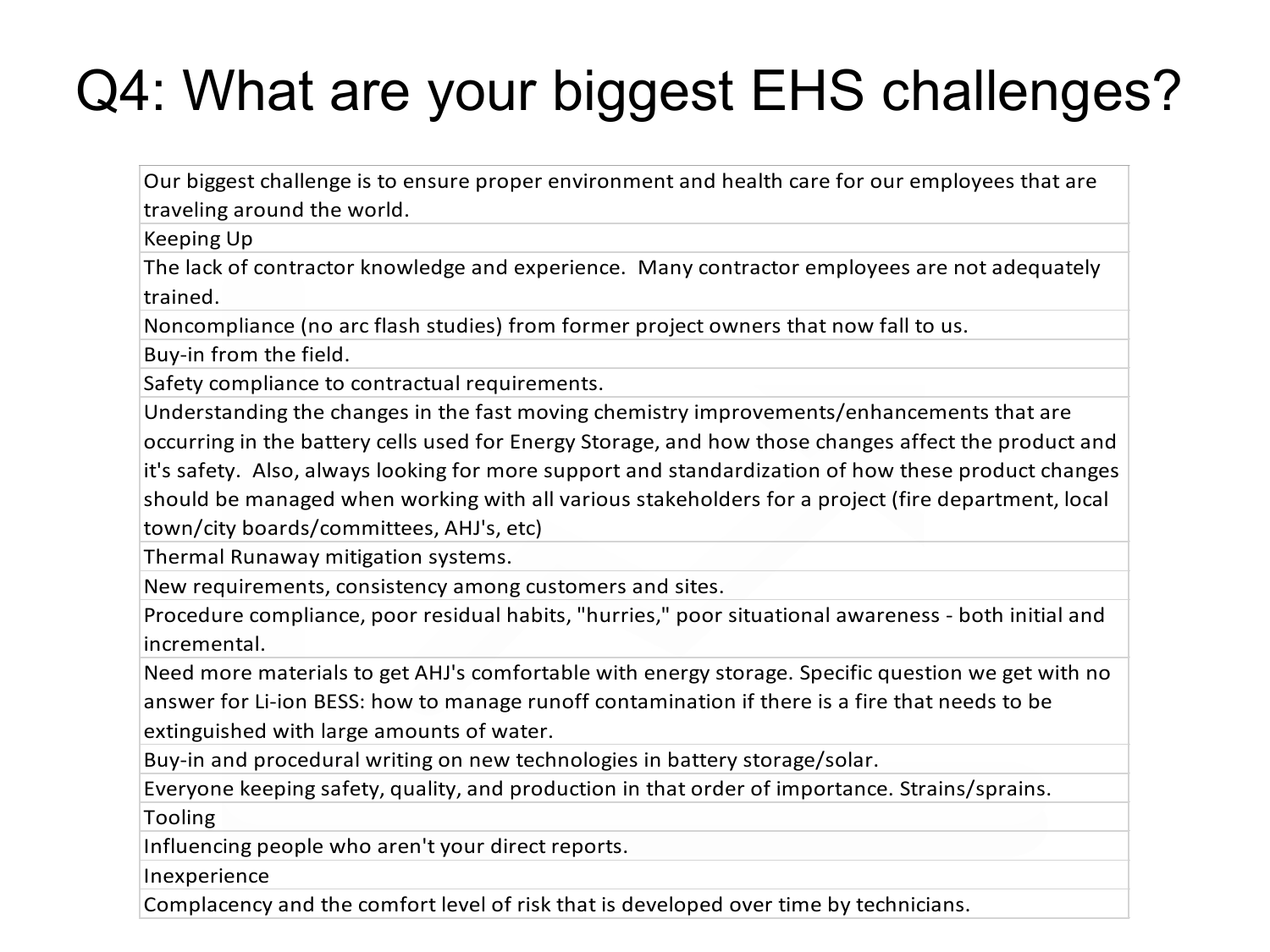### Q4: What are your biggest EHS challenges? (continued)

#### LOTO

Keeping up with the change in technology and how it impacts control of energy, work instructions, and the ability to identify hazards.

New industry

Confined space classification for the hub.

Always trying to stay up to date.

Crane Work: crane "walking" and connecting at height. Working at height is difficult to

supervise/oversee conditions (interior tower work).

Safety is a priority on paper only; personnel placed in leadership positions based on ability to "get 'er done" rather than full spectrum of leadership qualities.

Keeping safety at top of mind with front line managers supervisors

Communicating to the contractors/technicians that incidents are going to happen and that it is ok to report them and we like to hear the reports coming in. Most often we find out second hand or when the incident is extremely bad.

On site field services.

Getting a grip on ergonomics in a wind turbine.

To make people comply with the established policies.

Finding contacts in the industry.

Interpretation of safety requirements and rules.

Adjusting to new products on the market. They can reduce current hazards but might create new ones.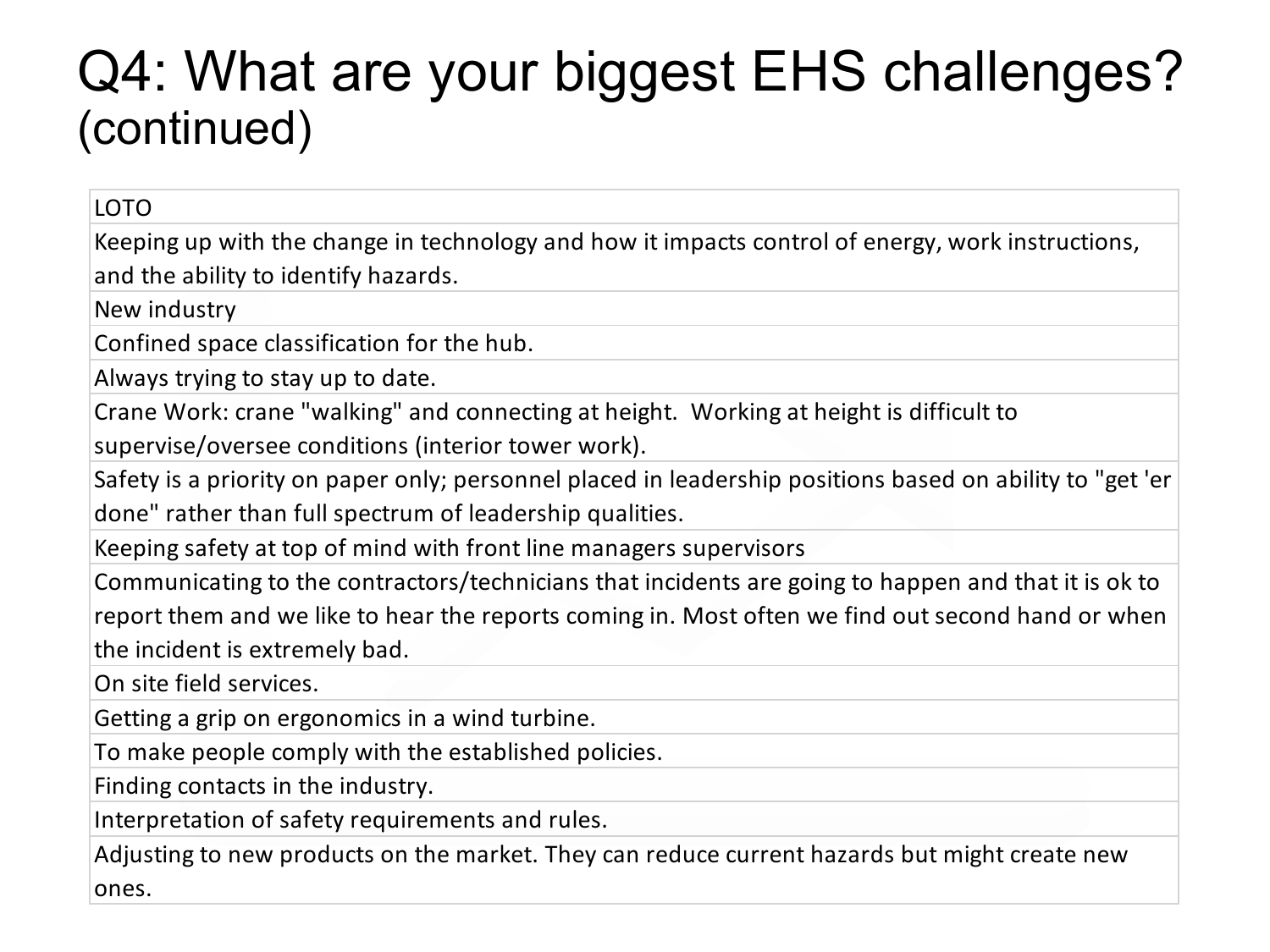## Q5: How can ACP support you/your organization in improving EHS and Quality?

ACP can help the industry to become safer by implementing more automated and robotic systems for wind turbine maintenance.

Establishing minimum standards for people working in the industry.

Continue to keep open communication between companies with findings and best practices.

I'm already a contributor and active in many committees/groups so, just more participation from others that are not active or are MIA.

In past experiences with AWEA, the focus, including in safety was primarily on operation of wind sites. There is a little talk and crossover to construction but not much and that is my primary focus, owner safety oversight during construction of new wind and solar sites as well as repowering some of our wind sites.

Provide coordinated support between vendors and suppliers, and the development community. Including the work and scope of independent, 3rd party consultants/industry experts to help assist in understanding the risks and mitigations, strategies, etc.

Education of the requirements from NFPA and IFC for Lithium Ion ESS.

Communicating status and obtaining feedback from customers.

Microcredentials, training, and competency common platform.

Provide up to date supporting documentation and presentations that can be shared with AHJ's.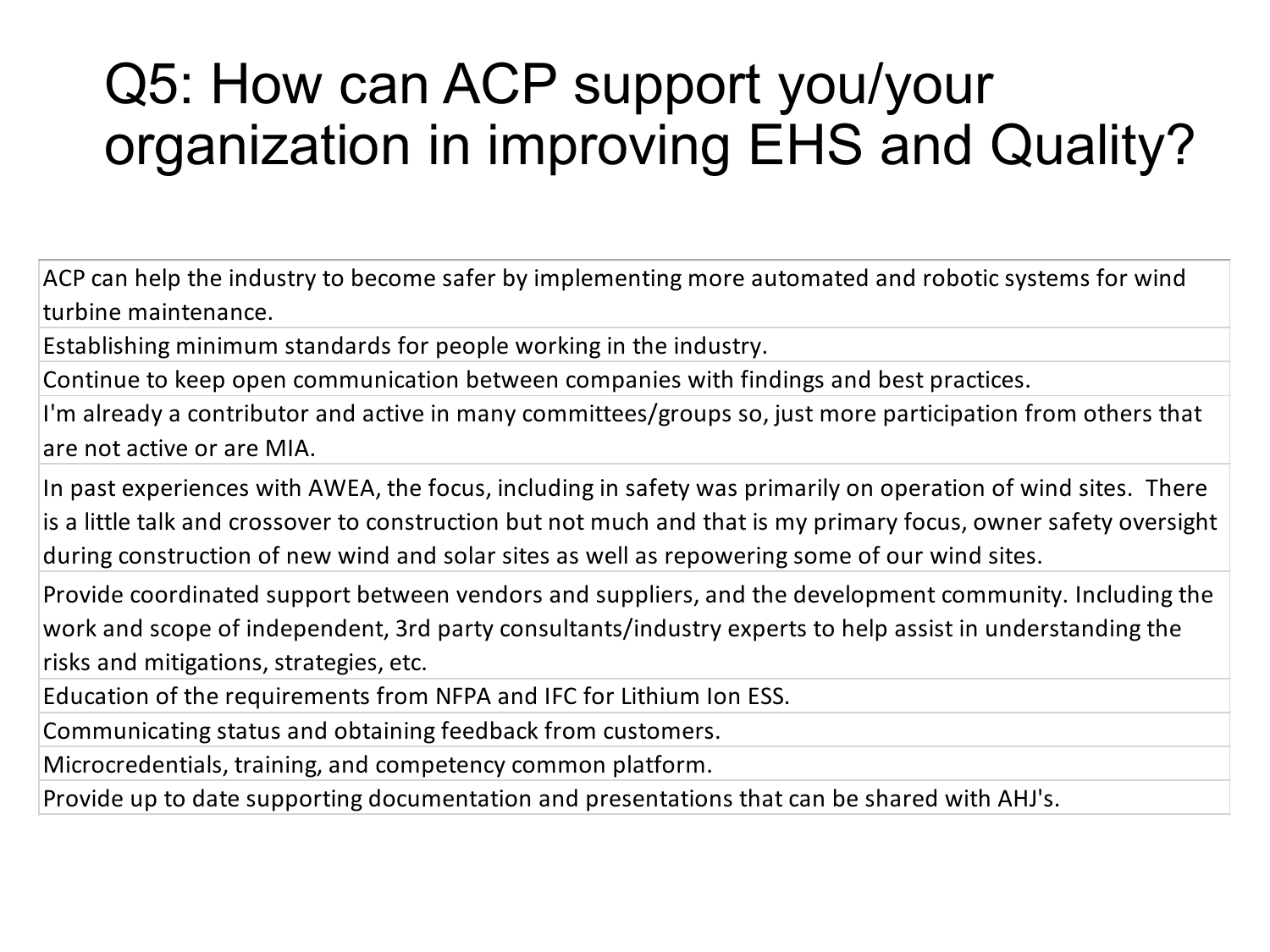## Q5: How can ACP support you/your organization in improving EHS and Quality?

Provide more reference material on items specific to equipment utilized in different industries.

Periodically polling membership to keep campaigns and initiatives relevant. At the various conventions and seminars throughout the year, consider hosting/sponsoring forums for the folks who actually turn the wrenches.

Broadcast information on industry best practices.

Keep putting good stuff out there.

Keep us up to date and let us know how we can help.

Leveraging the knowledge from other members to help clarify, identify or make available the information within the industry that results in less risk to workers.

Helping learn from other organizations.

OSHA regulation unique to wind and solar energy.

Bringing entities together with similar EHS issues to work together to elevate baseline safety techniques,

programs, and hazard defenses across the industry.

I'm not sure. Perhaps providing incentives for people who do report out on incidents that happen.

Standardizing safety training like GWO.

Continue research/campaigns on key industry safety problems and injuries.

A good idea is to make videos about the key safety rules to comply/follow in the sites.

Presentation of job related/application related discussion or presentations.

Reviewing all of the serious injuries in renewables and helping us all address the most common mistakes.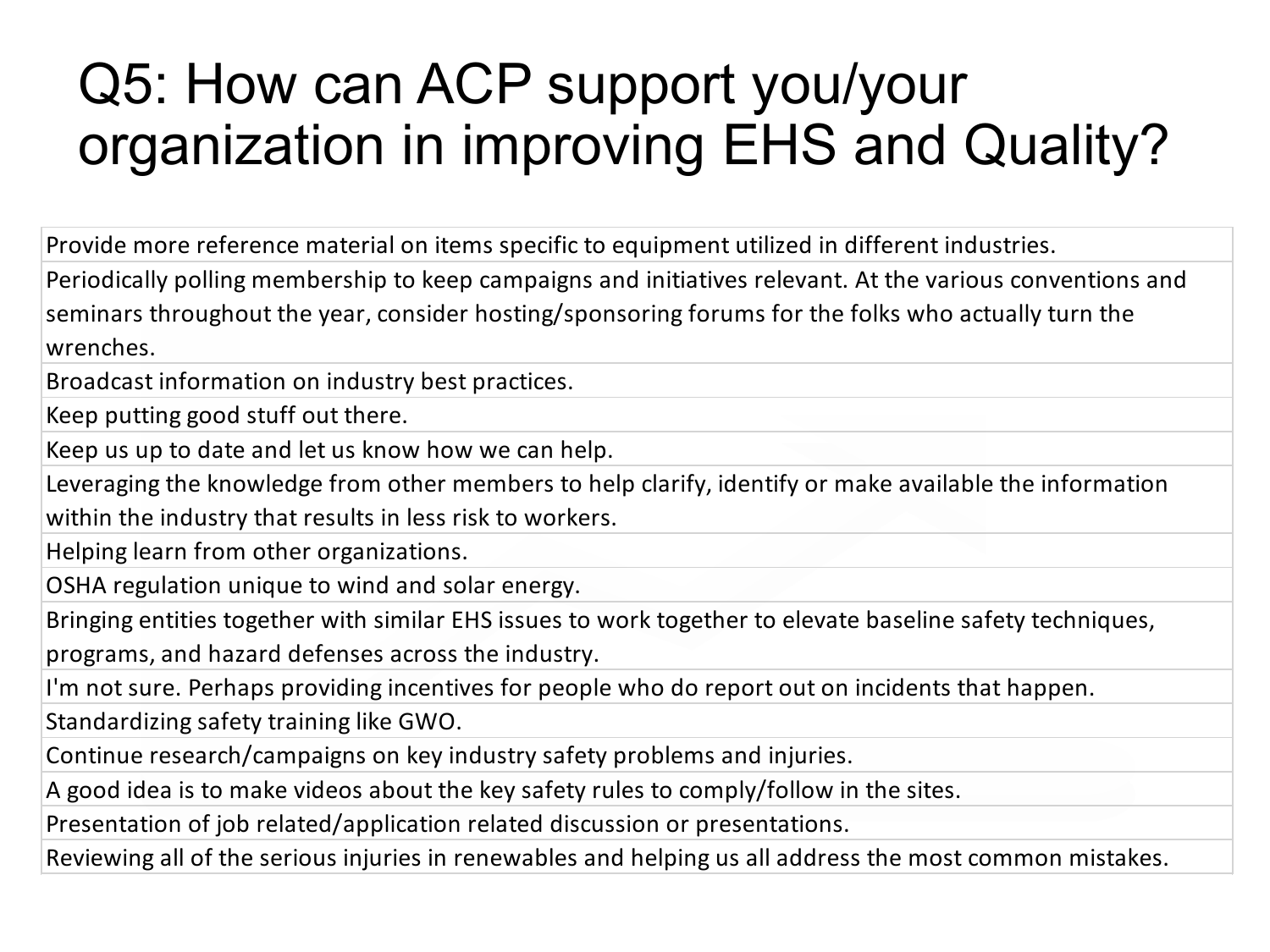## Q6: What current or recommended initiatives would ensure you/your organization's participation in the ACP?

Improving the electrical knowledge of employees and technicians.

Owners working group, Covid-19 working group.

Increased training/awareness in working with DC electrical systems. Quick, timely engagement with suppliers

wrt technology and product changes. Engagement with national safety organizations to create a simplified means of integration (UL, NFPA, etc.), especially as new standards come out.

Best practices and Safety requirements for LIB ESS.

Not necessary - very active in supporting the organization.

Safety presentations for energy storage. Real data from operating projects on safety.

First responders guide to fighting fires at solar and battery storage facilities.

Preventing strains and sprains...proactive approach, health and wellness - emergency/contingency

management...rescue and evacuation, medical emergencies, active shooter...equipment and strategies for those situations.

EHS and Operations.

Conferences and in-person net-working opportunities.

Tools to learn and be more involved.

Safety Awareness Campaigns and collecting industry data for trending areas of need.

Best industry safety practices.

Helping bring new safety products to the market.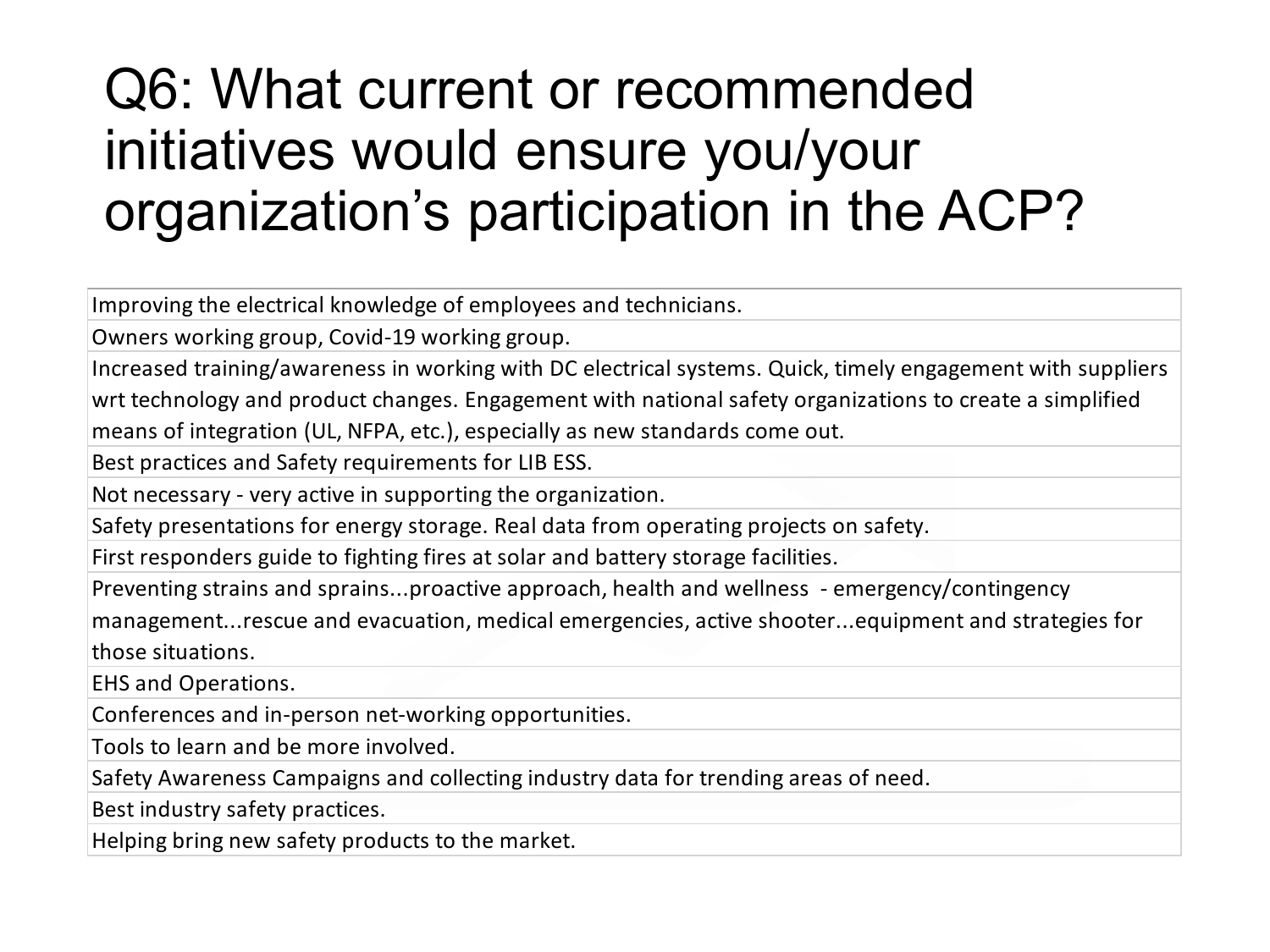

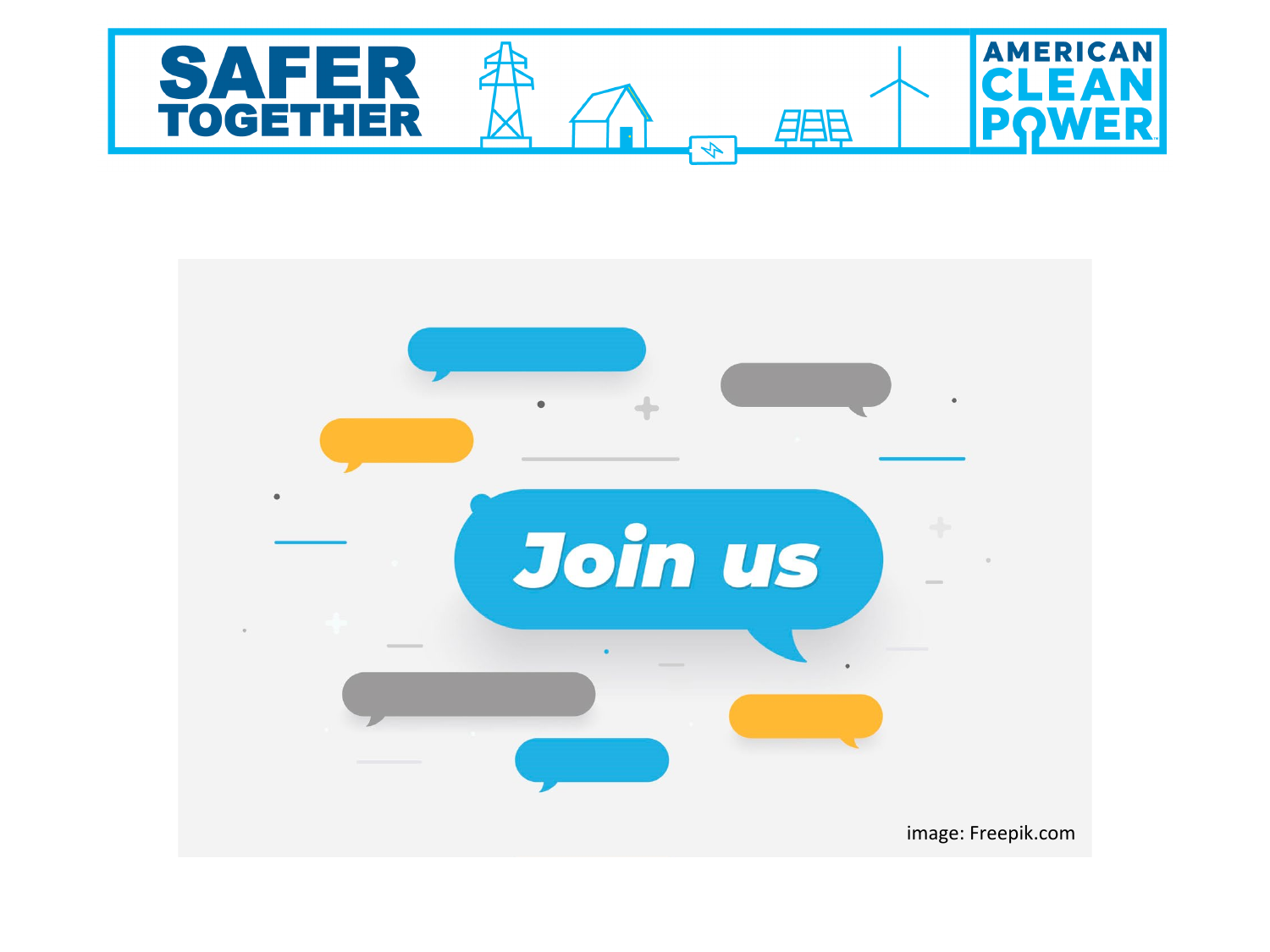



# **Learn more about ACP Membership**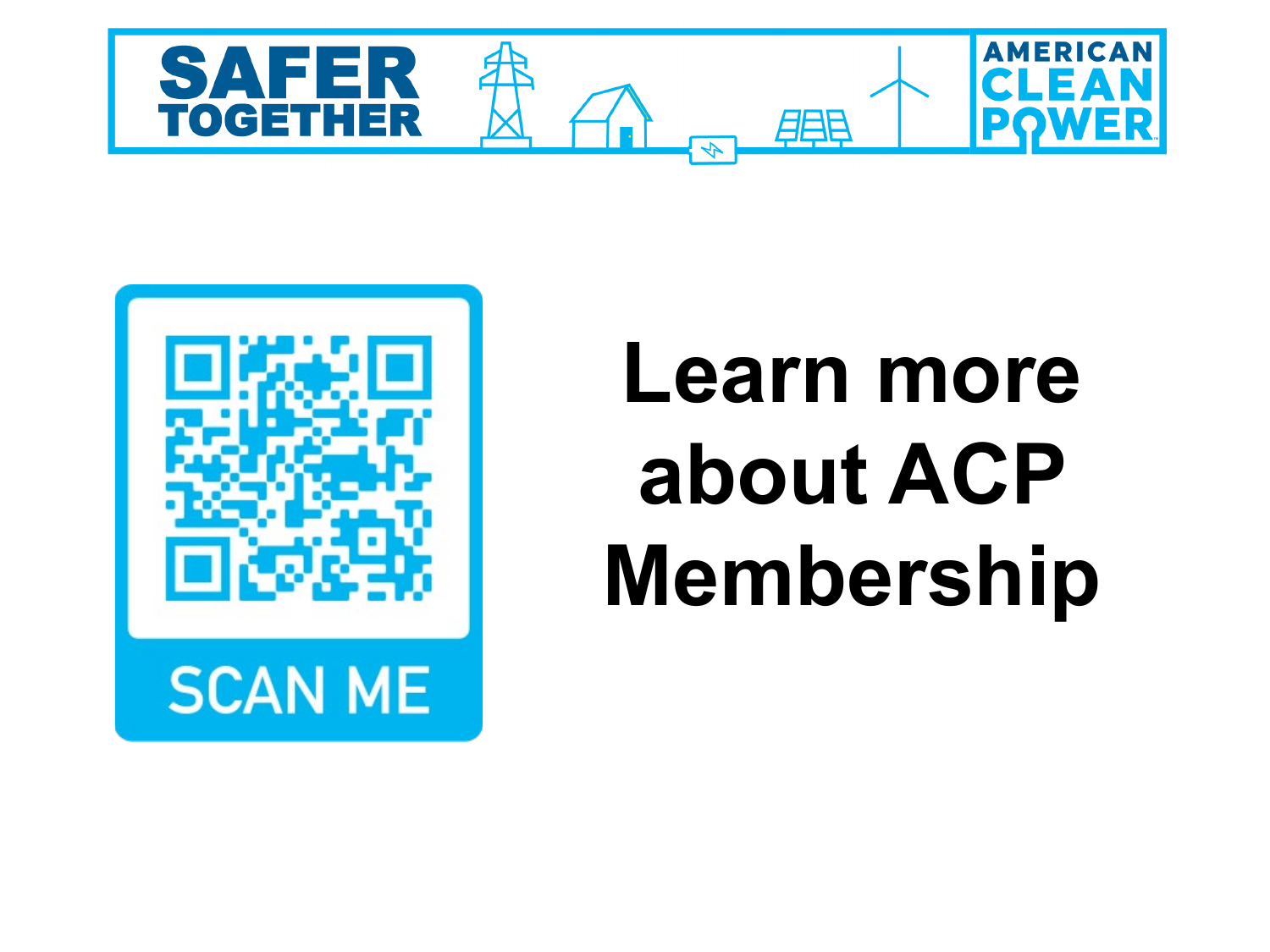

# **Learn more about the safety campaign!**